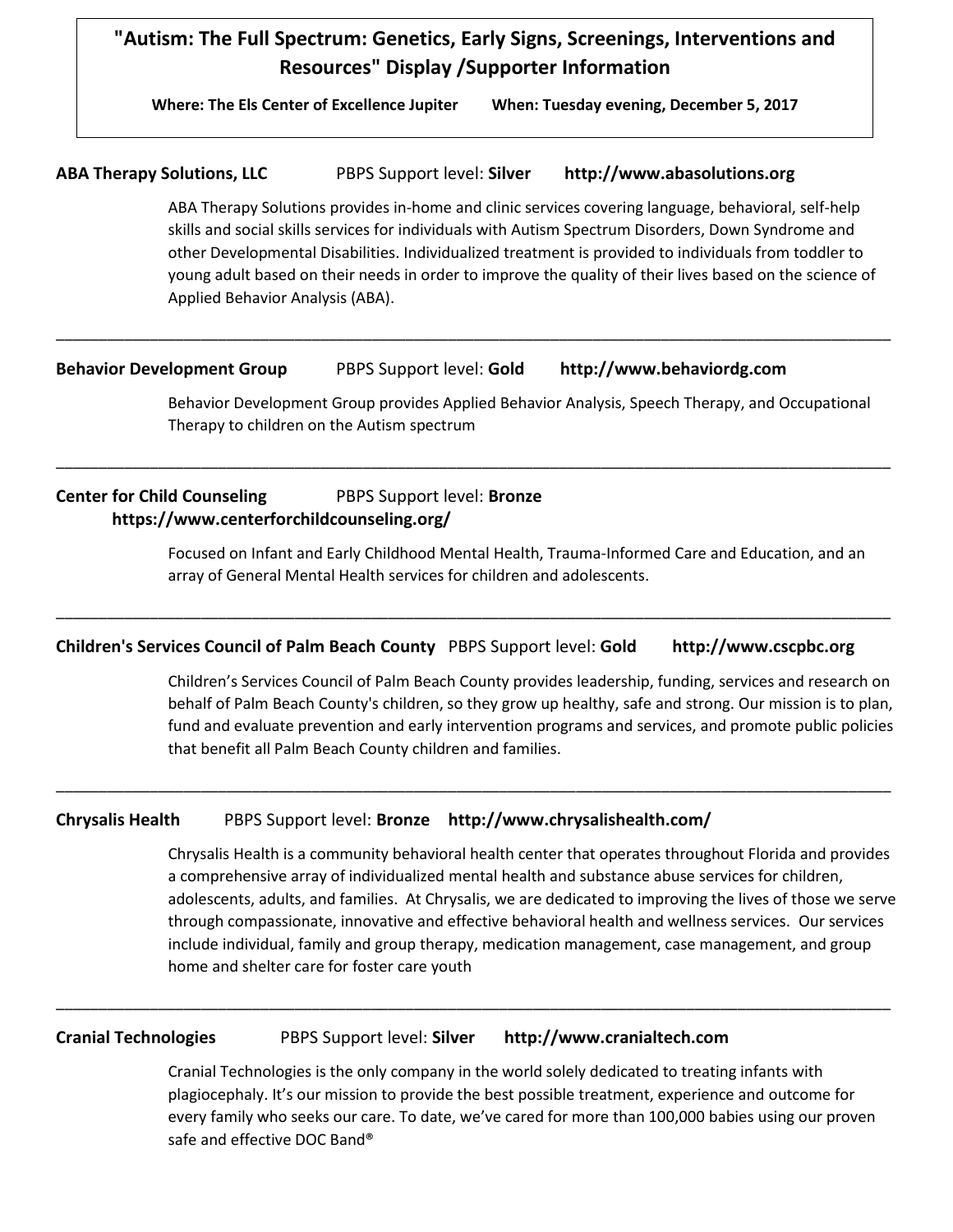# **Early Start Autism** PBPS Support level: **Bronze http://earlystartautism.com**

Early Start Autism specializes in providing the highest quality of early intervention utilizing the Early Start Denver Model (ESDM), the only evidence-based therapy for toddlers with autism (http://pediatrics.aappublications.org/content/125/1/e17). Melissa K. Burkhardt, M.S.ED., BCBA is 1 of only 8 people in the state of Florida currently certified in ESDM. Early Start Autism also specializes in parent coaching in the ESDM model, teaching parents to use daily routines with their child to foster their child's social communication. Early Start Autism has partnered with the non-profit, the Unicorn Children's Foundation to offer a scholarship for low-income families to receive 14 weeks of parent coaching. Applications can be submitted at unicornchildrensfoundation.org/esdm.

\_\_\_\_\_\_\_\_\_\_\_\_\_\_\_\_\_\_\_\_\_\_\_\_\_\_\_\_\_\_\_\_\_\_\_\_\_\_\_\_\_\_\_\_\_\_\_\_\_\_\_\_\_\_\_\_\_\_\_\_\_\_\_\_\_\_\_\_\_\_\_\_\_\_\_\_\_\_\_\_\_\_\_\_\_\_\_\_\_\_\_\_\_\_\_\_\_\_

### **Els for Autism** PBPS Support level: **Gold http://www.elsforautism.org/**

Els for Autism is a game-changing resource, delivering and facilitating programs that are leading examples of what can be available to people with autism spectrum disorder (ASD).

\_\_\_\_\_\_\_\_\_\_\_\_\_\_\_\_\_\_\_\_\_\_\_\_\_\_\_\_\_\_\_\_\_\_\_\_\_\_\_\_\_\_\_\_\_\_\_\_\_\_\_\_\_\_\_\_\_\_\_\_\_\_\_\_\_\_\_\_\_\_\_\_\_\_\_\_\_\_\_\_\_\_\_\_\_\_\_\_\_\_\_\_\_\_\_\_\_\_

\_\_\_\_\_\_\_\_\_\_\_\_\_\_\_\_\_\_\_\_\_\_\_\_\_\_\_\_\_\_\_\_\_\_\_\_\_\_\_\_\_\_\_\_\_\_\_\_\_\_\_\_\_\_\_\_\_\_\_\_\_\_\_\_\_\_\_\_\_\_\_\_\_\_\_\_\_\_\_\_\_\_\_\_\_\_\_\_\_\_\_\_\_\_\_\_\_\_

\_\_\_\_\_\_\_\_\_\_\_\_\_\_\_\_\_\_\_\_\_\_\_\_\_\_\_\_\_\_\_\_\_\_\_\_\_\_\_\_\_\_\_\_\_\_\_\_\_\_\_\_\_\_\_\_\_\_\_\_\_\_\_\_\_\_\_\_\_\_\_\_\_\_\_\_\_\_\_\_\_\_\_\_\_\_\_\_\_\_\_\_\_\_\_\_\_\_

\_\_\_\_\_\_\_\_\_\_\_\_\_\_\_\_\_\_\_\_\_\_\_\_\_\_\_\_\_\_\_\_\_\_\_\_\_\_\_\_\_\_\_\_\_\_\_\_\_\_\_\_\_\_\_\_\_\_\_\_\_\_\_\_\_\_\_\_\_\_\_\_\_\_\_\_\_\_\_\_\_\_\_\_\_\_\_\_\_\_\_\_\_\_\_\_\_\_

\_\_\_\_\_\_\_\_\_\_\_\_\_\_\_\_\_\_\_\_\_\_\_\_\_\_\_\_\_\_\_\_\_\_\_\_\_\_\_\_\_\_\_\_\_\_\_\_\_\_\_\_\_\_\_\_\_\_\_\_\_\_\_\_\_\_\_\_\_\_\_\_\_\_\_\_\_\_\_\_\_\_\_\_\_\_\_\_\_\_\_\_\_\_\_\_\_\_

### **FAU Center for Autism and Related Disabilities** PBPS Support level: **Bronze**

### **http://www.autism.fau.edu**

AU-Center for Autism and related Disabilities (CARD) is a community-based program providing assistance and supports to people with autism spectrum disorder and related disabilities, their families, the professionals serving them, and the community. FAU CARD was established by the Florida Legislature, and is funded by the Florida Department of Education to provide free services and supports to eligible constituents throughout our five County service area (Palm Beach, Martin, St Lucie, Okeechobee, and Indian River). CARD serves individuals of any age, diagnosed with an autism spectrum disorder (autism, asperger syndrome, pervasive developmental disorder not otherwise specified), Rett Syndrome, dual sensory impairment or Deaf and Blind or a sensory impairment with another disabling condition. Our work centers on building the capacity of families, schools, and other community agencies to better prepare and support people with autism and related disabilities.

### **Jupiter Medical Center** PBPS Support level: **Silver https://www.jupitermed.com/**

Jupiter Medical Center is a non-profit full service hospital providing adult and pediatric services. Jupiter Medical Centers mission is to deliver excellent and compassionate health care advancing the well-being of the people we serve. Our vision is to be recognized as the leading health care organization in the region, the employer of choice and the preferred partner of physicians.

### **Mead Johnson Nutritionals** PBPS Support level: **Gold http://www.meadjohnson.com/pediatrics/us-en/**

Mead Johnson develops and markets safe, high quality, innovative products that help meet the nutritional needs of infants and children.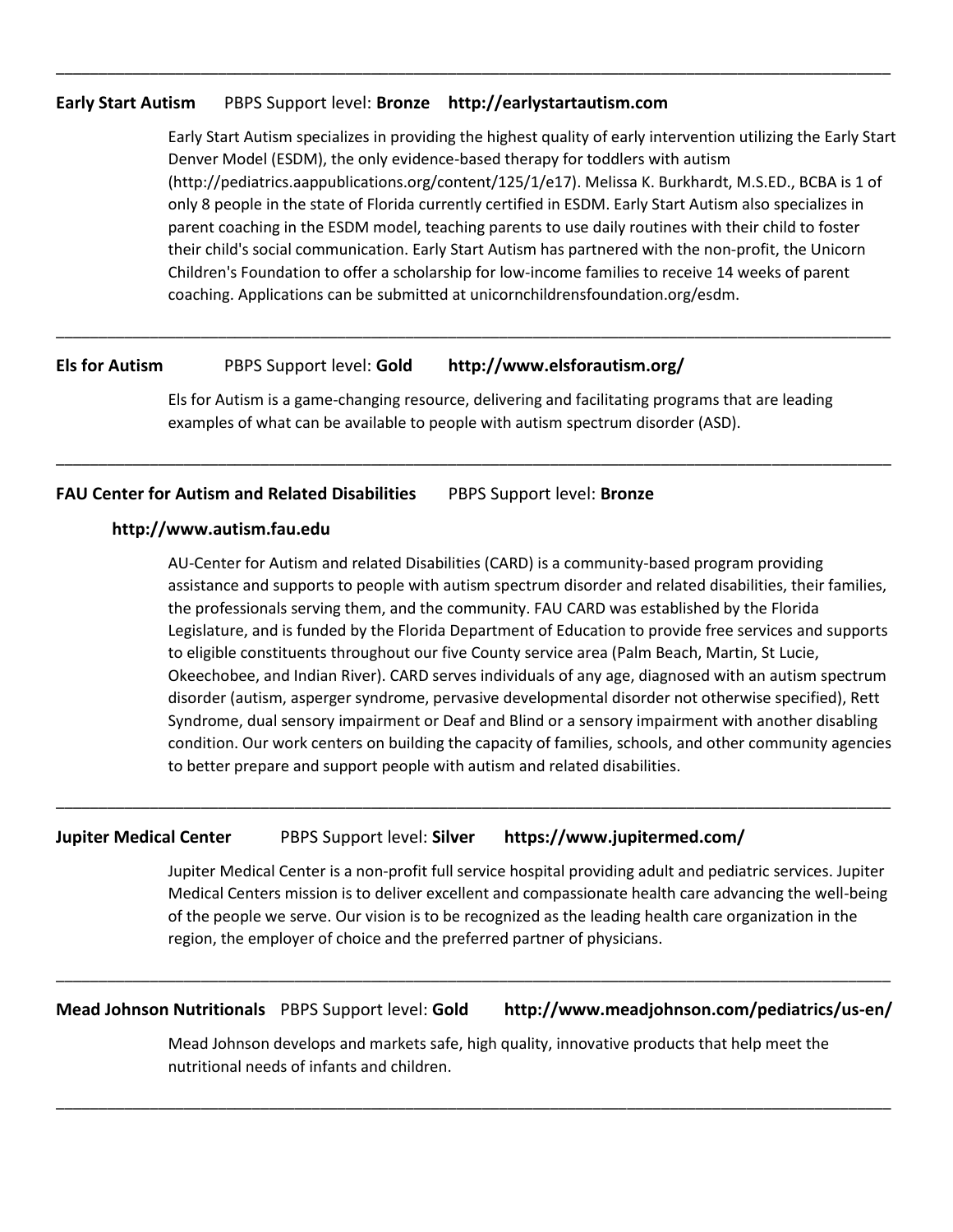Full service behavioral health practice employing licensed psychologists, psychiatrist and other related service providers. Individual therapy, parenting education, psychological, psychoeducational and developmental testing services and group therapies for all ages (social skills for preschool, elementary/middle school, and high schoolers).

### **Palm Beach Childrens Hospital** PBPS Support level: **Gold http://www.palmbeachchildrenshospital.com**

\_\_\_\_\_\_\_\_\_\_\_\_\_\_\_\_\_\_\_\_\_\_\_\_\_\_\_\_\_\_\_\_\_\_\_\_\_\_\_\_\_\_\_\_\_\_\_\_\_\_\_\_\_\_\_\_\_\_\_\_\_\_\_\_\_\_\_\_\_\_\_\_\_\_\_\_\_\_\_\_\_\_\_\_\_\_\_\_\_\_\_\_\_\_\_\_\_\_

\_\_\_\_\_\_\_\_\_\_\_\_\_\_\_\_\_\_\_\_\_\_\_\_\_\_\_\_\_\_\_\_\_\_\_\_\_\_\_\_\_\_\_\_\_\_\_\_\_\_\_\_\_\_\_\_\_\_\_\_\_\_\_\_\_\_\_\_\_\_\_\_\_\_\_\_\_\_\_\_\_\_\_\_\_\_\_\_\_\_\_\_\_\_\_\_\_\_

St. Marys Medical Center and The Palm Beach Children's Hospital is a full service hospital providing adult and pediatric services. St. Mary's Medical Center has been healing the children in our community for more than 75 years. Today, the staff at the Palm Beach Children's Hospital at St. Mary's Medical Center provides advanced medical attention and works to help ensure that children have access to the care they need-close to home and around the clock.

# **Palm Beach Compounding Pharmacy** PBPS Support level: **Bronze http://www.palmbeachcompounding.com/**

We compound medicine for humans and their pets. We compound flavored oral suspensions for children and adults who have trouble swallowing tablets and capsules. We compound Low Dose Naltrexone (LDN)(oral suspension, topical cream and Capsules) which has been successfully used to treat Autism and is prescribed by many pediatricians including Dr. Brian Udell, Davie, Florida. We can compound medicine in strengths and dosage forms that are not commercially available, from the drug powder.

# **Positive Behavior Supports Corporation** PBPS Support level: **Silver http://www.teampbs.com**

\_\_\_\_\_\_\_\_\_\_\_\_\_\_\_\_\_\_\_\_\_\_\_\_\_\_\_\_\_\_\_\_\_\_\_\_\_\_\_\_\_\_\_\_\_\_\_\_\_\_\_\_\_\_\_\_\_\_\_\_\_\_\_\_\_\_\_\_\_\_\_\_\_\_\_\_\_\_\_\_\_\_\_\_\_\_\_\_\_\_\_\_\_\_\_\_\_\_

\_\_\_\_\_\_\_\_\_\_\_\_\_\_\_\_\_\_\_\_\_\_\_\_\_\_\_\_\_\_\_\_\_\_\_\_\_\_\_\_\_\_\_\_\_\_\_\_\_\_\_\_\_\_\_\_\_\_\_\_\_\_\_\_\_\_\_\_\_\_\_\_\_\_\_\_\_\_\_\_\_\_\_\_\_\_\_\_\_\_\_\_\_\_\_\_\_\_

We provide individualized services for those with autism and related disabilities, children and adults, to assist with decreasing challenging behaviors and increasing appropriate behaviors and skill deficits. Our programs are designed to empower caregivers and others involved in the individuals' lives to support them within their natural routines so they can be successful and self-sufficient.

### **Progressive Pediatric Therapy** PBPS Support level: **Bronze http://www.ppt4kids.com**

Progressive Pediatric Therapy is committed to providing the best physical, occupational, and speech therapy services to children by use of innovative techniques and evidenced based practices. Our therapy team includes selected experts who share a common compassion and love of children.

### **Shire** PBPS Support level: **Silver https://www.shire.com/**

Shire specializes in Gammaglobulin for people with primary immunodeficiency, Cuvitru is a subcutaneous IG For Pediatric and adult patients

\_\_\_\_\_\_\_\_\_\_\_\_\_\_\_\_\_\_\_\_\_\_\_\_\_\_\_\_\_\_\_\_\_\_\_\_\_\_\_\_\_\_\_\_\_\_\_\_\_\_\_\_\_\_\_\_\_\_\_\_\_\_\_\_\_\_\_\_\_\_\_\_\_\_\_\_\_\_\_\_\_\_\_\_\_\_\_\_\_\_\_\_\_\_\_\_\_\_

\_\_\_\_\_\_\_\_\_\_\_\_\_\_\_\_\_\_\_\_\_\_\_\_\_\_\_\_\_\_\_\_\_\_\_\_\_\_\_\_\_\_\_\_\_\_\_\_\_\_\_\_\_\_\_\_\_\_\_\_\_\_\_\_\_\_\_\_\_\_\_\_\_\_\_\_\_\_\_\_\_\_\_\_\_\_\_\_\_\_\_\_\_\_\_\_\_\_